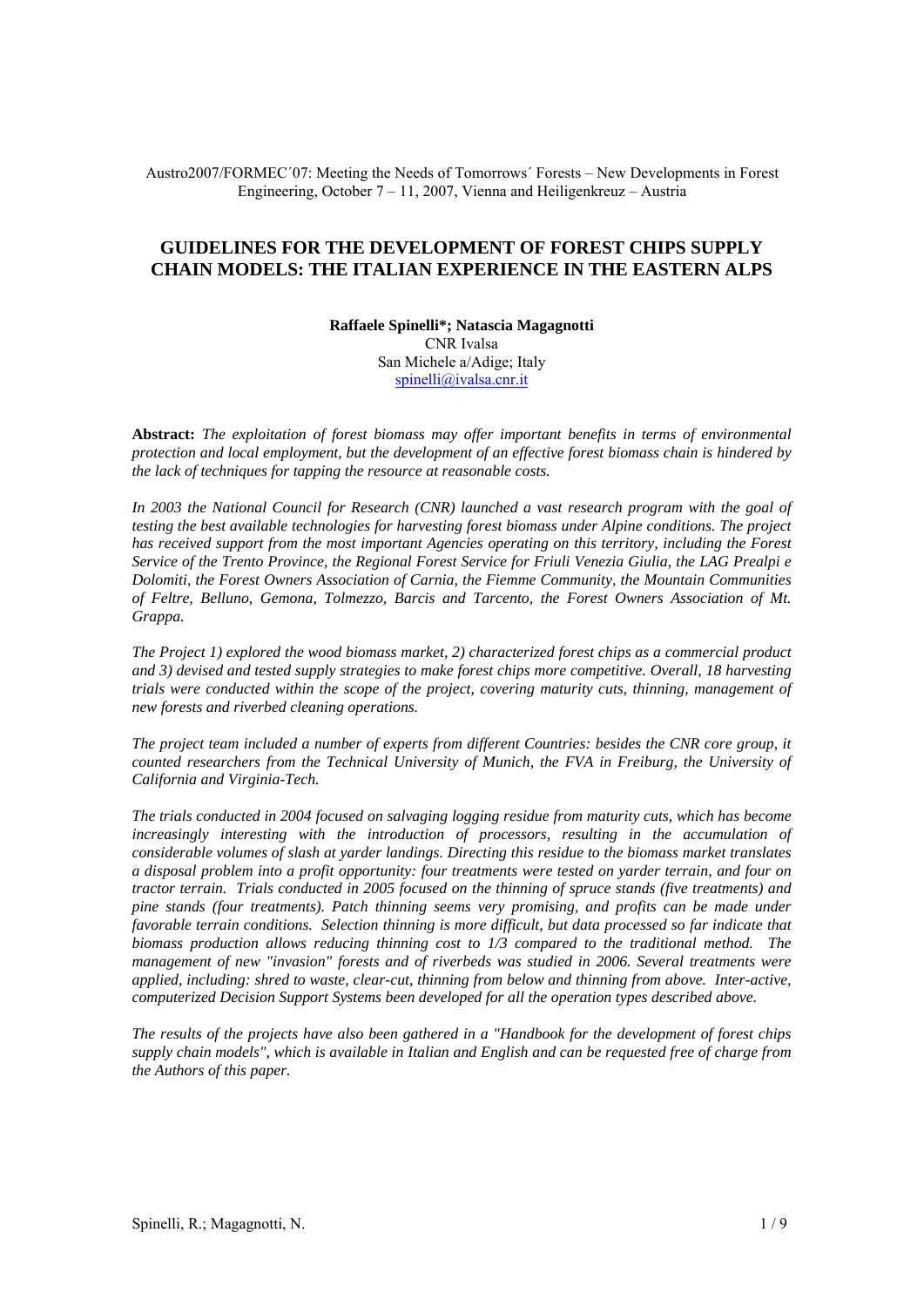## **1. Introduction**

Many foresters watch at the development of the bio energy sector with a mix of hope and fear: hope that it may offer a rewarding outlet to the low-grade wood presently abandoned in the forest; fear that in time the hunger for fuel may motivate the overexploitation of the forest resource. To date, the Italian biomass plants have confirmed neither expectation, as they can still obtain large quantities of wood fuel through the commercial channels of import and recycling (Spinelli and Secknus, 2005). In this instance, transport represents the main cost that varies with the distance to be covered and the quality of the available road network.

However, the plants commissioned to date have bound almost all the residue generated from industrial activities: in Italy as well as in Austria or in Germany, any further development of the bio energy sector depends on the ability to tap primary wood, growing in forests and fields. This is a real challenge, as the mobilization of primary wood is much more complex and far less profitable than the recycling of industrial wood residue, once disposed for free. Any intervention on forest ecosystems requires specific skills and competence, in order to achieve economic and environmental sustainability.

Today in Northern Italy one can count at least 43 district heating plants and 11 power stations, all currently in operation and fuelled exclusively with clean wood (Table 1). These plants generate an annual wood fuel demand in excess of 1 million tonnes, to which one should add the further amount required by the hundredths of small plants built in private households. For plant managers, the choice between alternative fuel products is dictated by delivered price, product quality and supplier service. Today, sawmill residue wins over forest chip on all three fronts, because it is cheaper, it is cleaner and it is supplied from an industry to another industry, with a clear advantage in logistic and administrative terms.

| Region         |                | <b>District Heating Plants</b> |           | <b>Power Stations</b> |     |           |  |  |
|----------------|----------------|--------------------------------|-----------|-----------------------|-----|-----------|--|--|
|                | $n^{\circ}$    | <b>MWt</b>                     | $t$ /year | $n^{\circ}$           | MWe | $t$ /year |  |  |
| Valle d'Aosta  | 2              | 10                             | 11200     |                       |     |           |  |  |
| Piemonte       | 4              | 24                             | 26880     | 3                     | 27  | 270000    |  |  |
| Lombardia      | 3              | 35                             | 39200     | 4                     | 30  | 300000    |  |  |
| Veneto         | 3              | 2                              | 2240      | $\mathfrak{D}$        | 23  | 230000    |  |  |
| Trento         | $\overline{2}$ | 17                             | 19040     |                       |     |           |  |  |
| Bolzano        | 30             | 107                            | 119840    |                       |     |           |  |  |
| Friuli V.G.    |                | 0.5                            | 560       |                       | 3   | 30000     |  |  |
| Emilia-Romagna |                |                                |           |                       | 23  | 230000    |  |  |
| Total          | 43             | 196                            | 218960    | 11                    | 106 | 1060000   |  |  |
|                |                |                                |           |                       |     |           |  |  |

## **Table 1: Wood-fired district heating plants and power stations in Northern Italy**

Fuel consumption is estimated for 35 % wood moisture content.

Forest enterprises must learn a lot in order to compete on quality, price and service. Deliveries must become quick, regular and guaranteed: no plant can afford a temporary shut-down for the lack of fuel.

Therefore, appropriate technical know-how must be developed for organizing local supply chains, managed by local actors and able to tap the resource abundantly available on the land, within the terms of economical and environmental sustainability. To date, research and dissemination have proved the best tools for generating such know-how and transferring it to the end-users.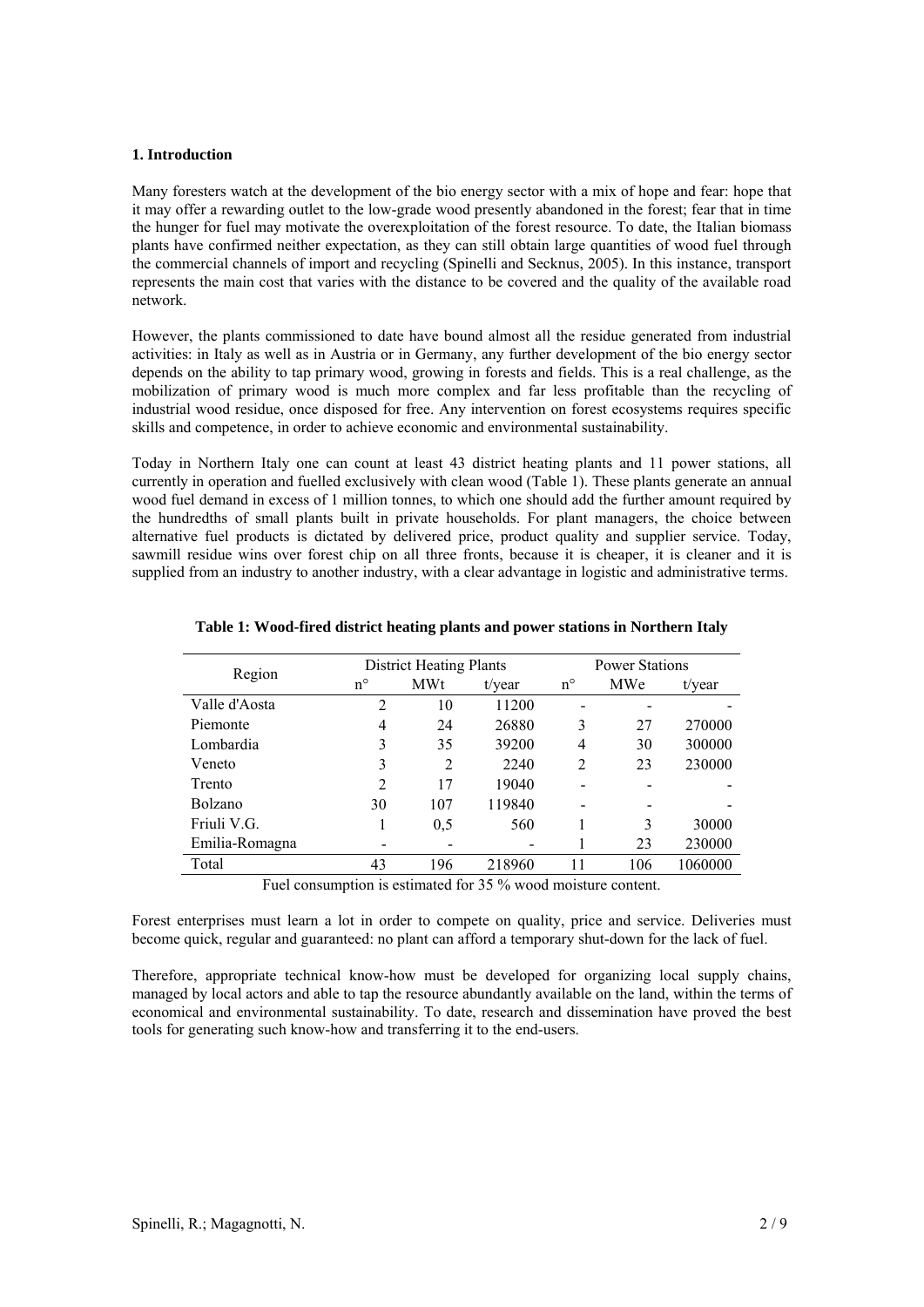# **2. The "Eastern Alps" project**

Starting in 2003, CNR has launched a large research programme with the goal of testing the best technologies for the optimization of biomass harvesting in the Alpine forests. Such effort will help mobilize the forest resource, allowing forest owners to benefit from the opportunities currently offered by the biomass market, which until now has brought little advantage to those who work in the forest.

The work is being conducted by the Timber and Tree Institute (IVALSA) from its centre in San Michele all'Adige, near Trento. It consists of an articulate test programme that covers all the Italian Eastern Alps. Tests are conducted with the support of the most important organizations in this territory, including the Regional Forest Services of Trentino, Veneto and Friuli, and the Local Action Group (GAL) Prealpi e Dolomiti. A key role is plaid by Watershed Authorities in Feltre and Belluno, and in all of Friuli. Forest owners have also joined the project through their most important associations, such as the Consorzio Boschi Carnici, the Magnifica Comunità di Fiemme and the Associazione Monte Grappa – who started with the first test in the summer 2003.

The project includes several activities, and namely: 1) a survey of the wood chip market in the Eastern Alps, 2) an evaluation of forest chip quality and of the factors affecting it and 3) a number of harvesting trials to identify the most effective techniques for reducing delivered cost and increasing product quality. To date, results have been disseminated through 11 publications and 9 demo days. CNR personnel have also presented the main findings of the project in 10 Seminars or Conferences, 4 of which held outside Italy. However, this report represents the only comprehensive English summary of the results obtained from the 20 harvesting trials, carried out by CNR between 2003 and 2006. It contains essential information about the quantity of biomass that can be obtained from different operations, about its harvesting cost and about the key elements for choosing the best technology under a given set of conditions.

The complexity of close-to-nature forestry suggested a systematic approach, in order to handle each case with the deserved attention. Given the difficulty of dealing with all possible situations, priority was given to cases with the following characteristics:

1) widespread coverage of the territory, so that the knowledge generated by the project could be widely applied to real practice; 2) urgent need for some management, due to an ongoing rapid evolution that must be directed towards the desired silvicultural prototypes; 3) relatively favourable harvesting conditions, in order to facilitate the achievement of economic sustainability; 4) lack of commercial outlets for the product obtained from the treatment, difficult to market for its poor quality.

A 20-test experimental plan allowed checking a number of different situations, and in particular: the recovery of forest residue after regeneration cuts – small clear-cuts or group selection; the thinning of young softwood plantations; the management of pioneer forests; the cleaning of riparian stands (Table 2)

| Stand – treatment           | Trials<br>$n^{\circ}$ | Surface.<br>ha | Log Vol.<br>m <sup>3</sup> | <b>Biomass</b><br>green t | Study<br>hours |
|-----------------------------|-----------------------|----------------|----------------------------|---------------------------|----------------|
| Mature spruce – even aged   | 3                     | 10.1           | 3018                       | 445                       | 442            |
| Mature spruce – uneven aged |                       | 11.3           | 720                        | 155                       | 349            |
| Young spruce $-$ thinning   |                       | 4.3            | 121                        | 270                       | 288            |
| Young pine $-$ various      |                       | 5.4            | 72                         | 397                       | 362            |
| Pioneer forests – various   | 2                     | 1.6            | 0                          | 141                       | 176            |
| Riparian stands - cleaning  |                       | 5.2            | 102                        | 197                       | 119            |
| Total                       | 20                    | 38.0           | 4033                       | 1605                      | 1735           |

## **Table 2: Harvesting tests performed by CNR on the Eastern Italian Alps: 2003-2006**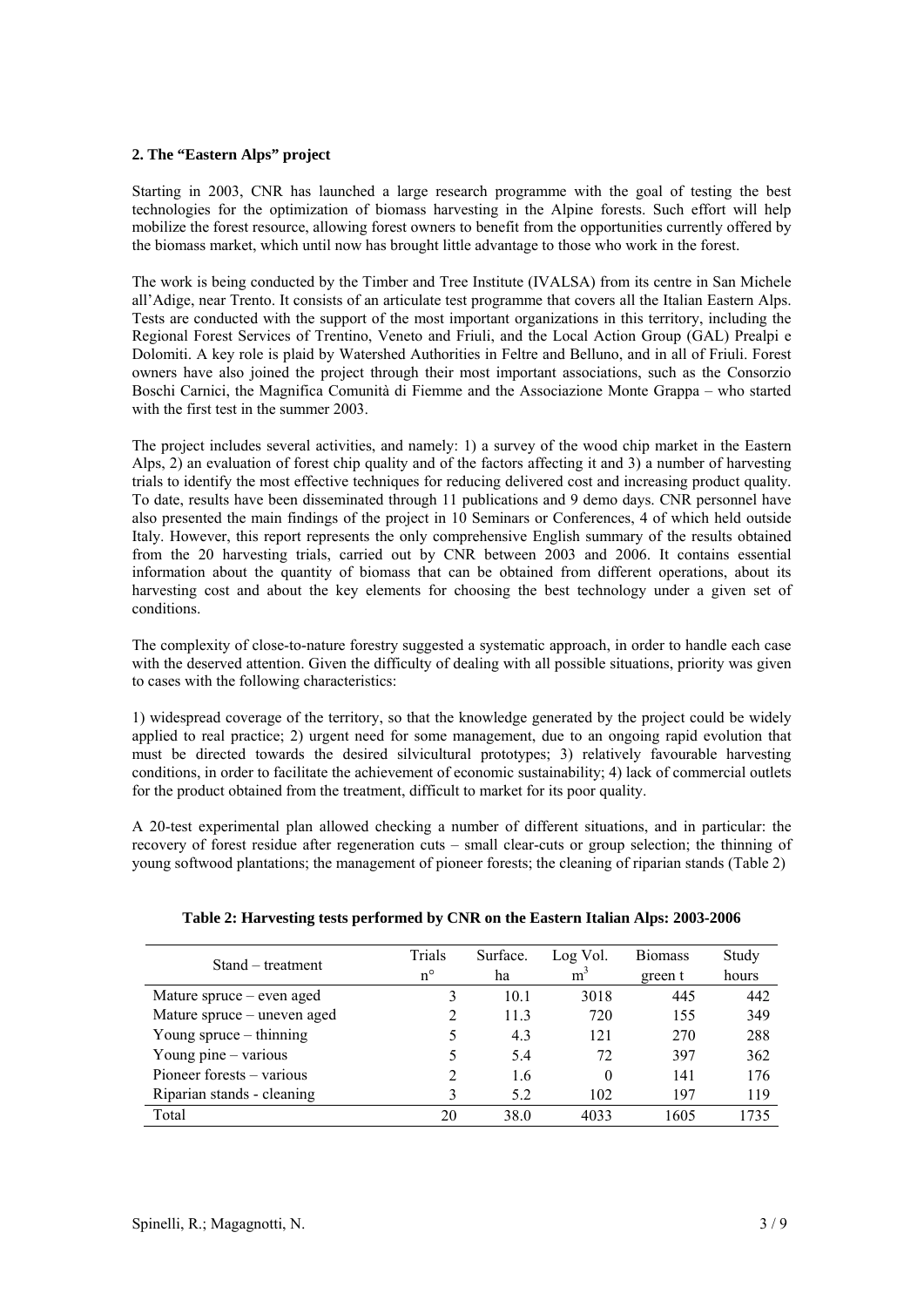The trials covered 38 hectares and were directed by CNR personnel, who designed the operations and the working methods, in order to avoid the use of sub-optimal procedures. The constant presence of CNR personnel on all test sites guaranteed the accurate execution of all prescriptions contained in the original plans. The actual harvesting work was carried out by hired professionals, preferably local, but also coming from outside the area or even from abroad, if the equipment prescribed could not be obtained otherwise.

During each trials, CNR researchers conducted detailed time-studies, stopwatching all work cycles by time elements (Bergstrand 1991). To this purpose, they used *Husky Hunter* handheld computers, loaded with the dedicated *Siwork 3* software (Kofman 1995). All loads produced were taken to a certified weighbridge, and their bulk volume was measured with a tape. The individual weight of each harvest tree was calculated by building a dedicated diameter-weight tariff for that species and site, or by using the tariffs recently developed by ISAFA in Trento (Fattorini et al. 2005), after calculating a diameter-height curve for each stand. The values returned by the tables were corrected on the basis of the mass actually scaled on the weighbridge. Individual tree weights were used for modelling work cycle time, in order to relate its duration to tree size. Wood moisture content was measured according to the CEN/TS 14774-2 European standard, on 20 samples per site – 10 collected at felling and 10 at chipping. Wood density was calculated after measuring the volume and the weight of 10 samples per site. Landing space and wood stack volume were measured with the usual topographic gauges: compass, tape, hip chain and laser rangefinder.

Overall, detailed stopwatching sessions lasted 1735 work hours, during which the teams produced 1600 green tonnes of wood chips and  $4000 \text{ m}^3$  of saw logs.

## **3. Results**

Concerning regeneration cuts in pure or mixed spruce stands one can discriminate between two different cases: clear cuts and selection cuts – the latter applied to single trees or tree groups. On steep terrain, (small) clear cuts are preferred, because the removal is intense enough to justify the installation of a cable yarder. Selection cut is often prescribed in tractor terrain, where one may easily reach scattered trees.

Clear cuts yield from 150 to 300  $m<sup>3</sup>$  of saw logs per hectare, depending on cut surface, tree size and topping diameter. Under these conditions, the recovery of residue may generate a further 30 to 90 green tonnes of chips per hectare. As a rule of thumb, the recovery of residue yields an additional 200-300 kg of green biomass for each cubic meter of saw logs actually harvested. Recovering tops only reduces this additional harvest to 100 kg of biomass per cubic meter of saw logs. Selection cuts yield from 60 to 80 m<sup>3</sup> of saw logs per hectare, and a further 10-20 green tonnes of chips if residue is recovered.

The trials showed that separate recovery of logging residue from the stump site is never profitable under mountain conditions: if trees are processed before extraction it is best to leave the residue in the forest, because an eventual recovery will cost more than it will earn (Spinelli et al. ,2006 a). Successful examples from Northern Europe have little application in the Alpine forests: residue collection at the stump site does work when applied to large clear cuts accessible to forwarders, but this is seldom the case in the Alpine mountains.

On the contrary, whole-tree harvesting is generally profitable. The models developed within the scope of the project allowed calculating a 10 to 30 % profit increase on the traditional short wood system. The more mechanized the operation, the higher the gain, which is directly linked to the replacement of motormanual processing with its mechanized version: depending on the model, the introduction of a processor will decrease processing cost by 10 to 25 %. In this context, residue recovery represents an additional source of revenue, which improves the overall economy of the operation without dramatically changing it. Only when processing is carried out with motor-manual methods, biomass plays a key role and makes the whole-tree system preferable: in this case, if logging residue cannot be sold, it is best to stay with the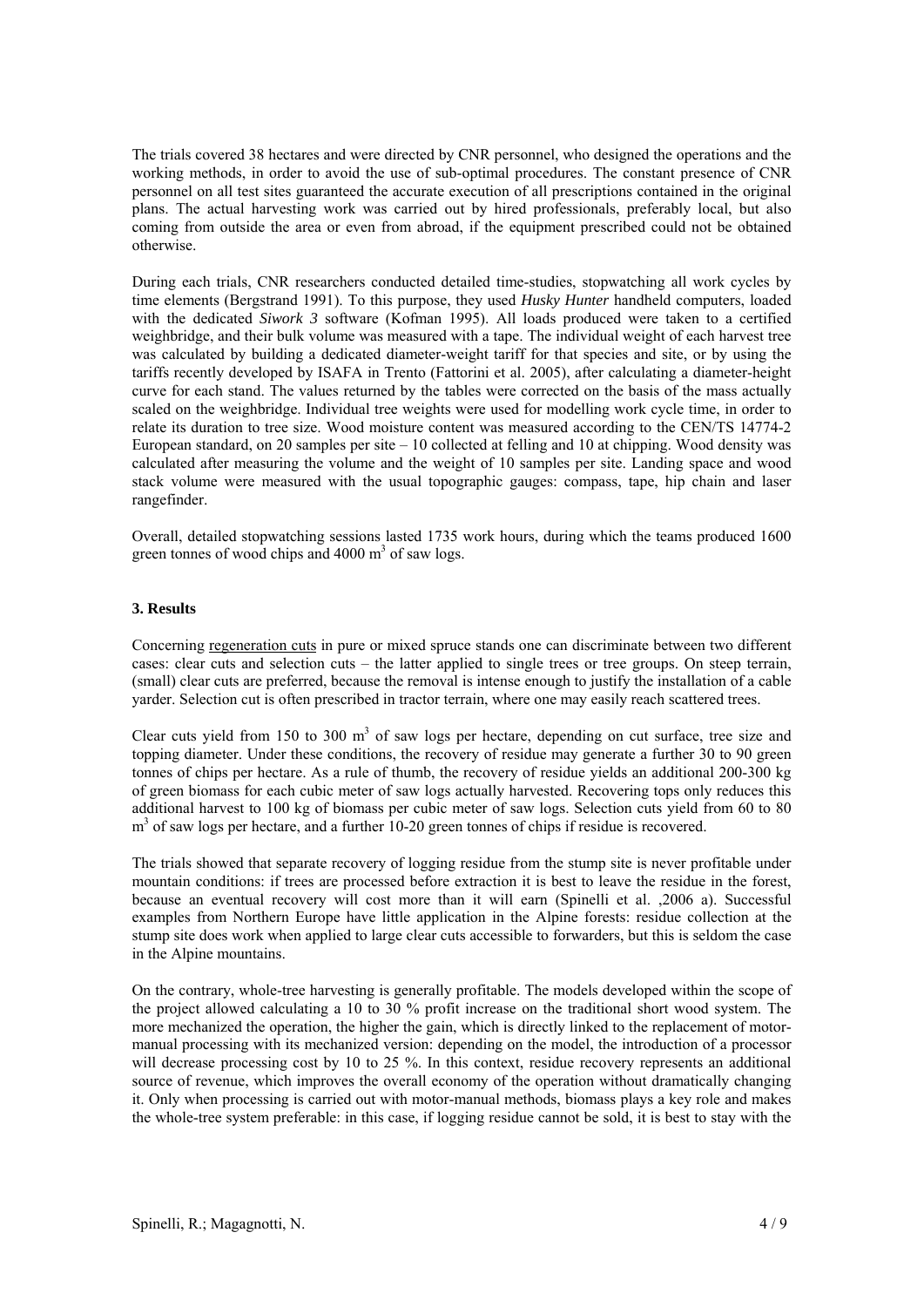traditional short wood system, which offers more or less the same revenue, but it is simpler to deploy and requires lower investments.

Overall, the study demonstrated that recovering logging residue generates an additional income of about  $4 \in \text{per}$  m<sup>3</sup> of saw logs, motivating whole-tree extraction. Of course, that depends on the efficiency of biomass processing and transportation. Chipping at the landing and transportation of the chips is always the most effective solution, with a cost of approximately 20-25  $\epsilon$ /green tonne (Spinelli et al. 2006 b). However, if the biomass must be stored at the end-user, one may consider the production of bundles or tree sections: both techniques are more expensive than direct chipping, but under present market conditions remain profitable until transport distance does not exceed 45 km. Beyond that distance, delivered cost is higher than the top price currently paid by most biomass plants, equal to 14  $\epsilon/m^3$  loose volume. These figures are only valid for truck transportation: if semi-trailer or truck-and-trailer units can be used, the economic transportation range increases accordingly.

Thinning trials of young spruce plantations concerned 30 to 40 years-old artificial stands, established on ex-farmland and generally accessible to extraction vehicles. Here, whole-tree chipping allows harvesting 50 to 100 green tonnes of biomass per hectare, depending on stand fertility and thinning intensity. When tree size is large enough to favour integrated harvesting, these stands can yield up to  $70 \text{ m}^3$  of saw logs and 40 green tonnes of biomass per hectare (Spinelli et al., 2006 c).

The average stand may present the following characteristics: a 30 % slope gradient, a 400 trees/ha removal and a 18 cm breast height diameter of the average tree harvested. The average tree will then weigh about 200 kg and the thinning will yield 80 green tonnes of biomass per hectare. If the transport distance is 35 km and the price paid for the chips and the small saw logs is respectively 40  $\epsilon$ /green tonne and 45  $\epsilon/m^3$  (Rossi, 2005), the thinning will result in a loss between 300 and 2000  $\epsilon$ /ha. The cheapest option is represented by mechanized harvesting, where trees are felled and processed by a harvester and the biomass is delivered in log form to the plant: however, that works well only if the plant is equipped with an highly-efficient electric chipper. If a mobile chipper must be used, then it is best to extract whole trees and chip them at the landing, at a cost of 800 €/ha (second cheapest option). As a general rule, the more mechanized the harvesting chain, the cheaper the thinning: best results are obtained with harvesters, forwarders, industrial chippers, truck-and-trailer units. Every step towards a lower level of mechanization involves a proportional growth of thinning costs. Hence, the crucial role of the infrastructure – roads and landings – which must be adequate to the deployment of advanced mechanization.

At any rate, we are not too far from the target: ends can meet at a chip price between 50 and 60  $\epsilon$ /green tonne delivered, which today does not seem impossible. All of this stands in the absence of public subsidies, which have been totally excluded from our calculations. In fact, the models produced in this study may provide a useful tool for the releasing of subsidies, which could be tailored to the actual harvesting costs of individual cases. That would prevent the risks inherent to a flat-rate subsidy equal for all situations, which may just increase the gain of profitable operations, without filling the gap in those cases that are actually disadvantaged.

Selection thinning and premature regeneration cuts were tested on young pine stands (P. nigra and P. sylvestris) – both aimed at advancing the natural regeneration of indigenous hardwoods in the dominated layer. Tests were conducted in artificial stands with an age between 40 and 70 years, and with a breastheight diameter between 15 and 30 cm. Here, selection thinning may yield about 70 green tonnes of biomass per hectare, and premature regeneration cuts (patches or strips) twice as much.

Premature regeneration cuts must be applied with much care, and are justified only by the urgent need for some management, when less drastic solutions are ruled out by technical or economic factors. Premature regeneration cuts favour the economic sustainability of management, by making operations easier and by producing better assortments than those normally obtained from a selection thinning. The difference is dramatic, as premature regeneration cuts yield some profit where thinning would have caused important losses (Spinelli et al., 2006 d).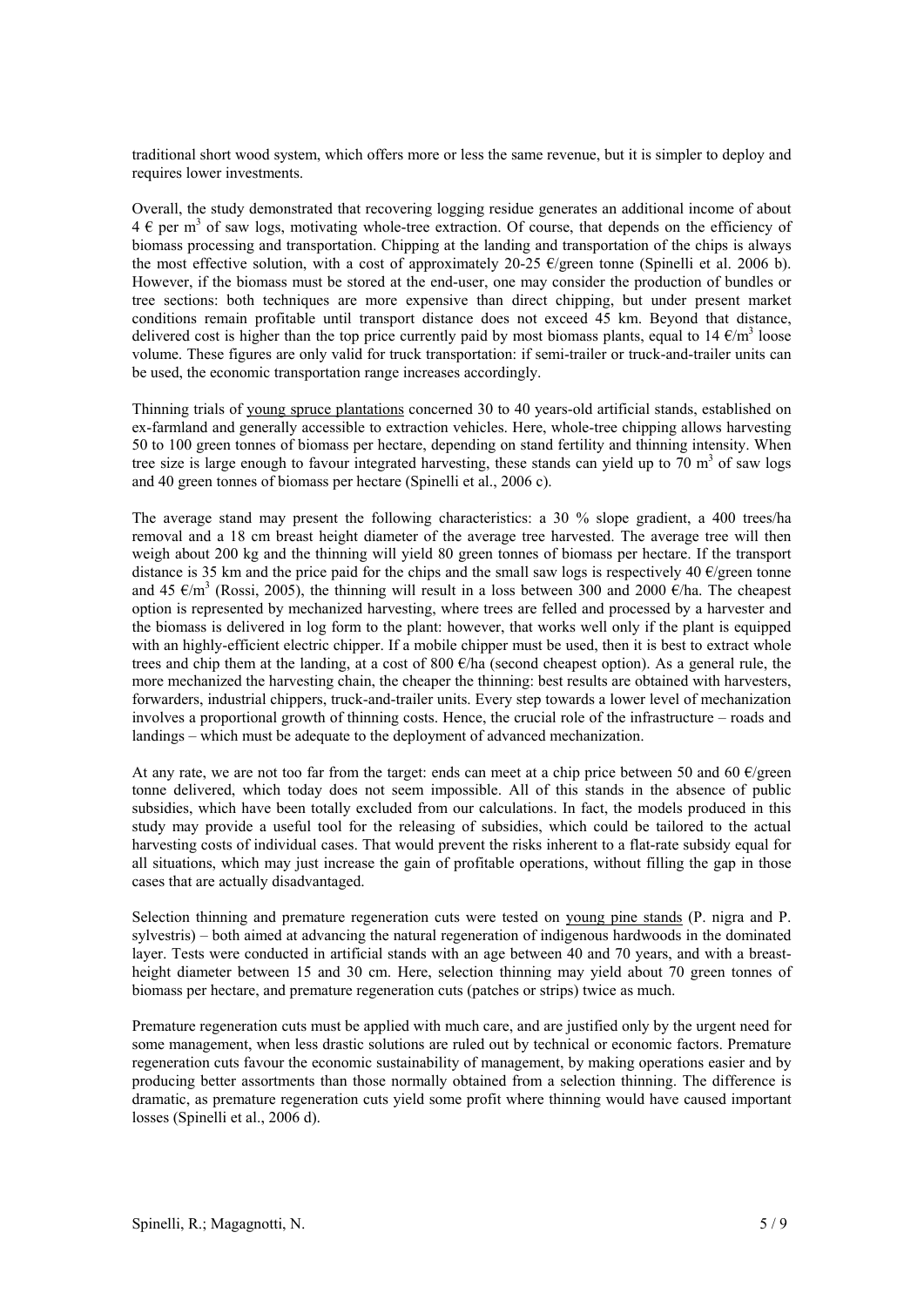While selection thinning will only offer chips, premature regeneration cuts allow choosing among different product strategies and namely: chips only, saw logs only and associated saw logs and chips. The best choice depends on the price obtained for the different assortments: under the conditions of the tests, a delivered price of 50 €/green tonne would cover the cost of the chips, and a landing price of 40 €/m<sup>3</sup> that of the saw logs. Any further price difference would shift the balance towards one or the other assortment, eventually justifying the chipping of saw log material.

In tractor terrain, premature regeneration cuts generally turn some profits, while thinning may break even. On the other hand, cable extraction always results in financial losses, estimated between 600 and 2000 €/ha (Spinelli and Magagnotti, 2006 a). Better results can be obtained by stepping to a higher level of mechanization, as these stands offer ideal conditions for introducing the classic harvester-forwarder team. Of course, foresters are concerned with the impacts of heavy machine traffic, and especially with the risk of soil damage: however, pine plantations grow on very stony soils, where skeleton is the best protection against soil compaction (Matthies et al., 2007).

The silviculture of pioneer stands can follow two opposite goals, depending on stand quality and on the surrounding landscape. In densely forested landscapes and when the quality of the stand is poor, foresters may opt for renewing the original pasture by applying small-size clear cuts. On the contrary, an open landscape and a good stand quality favour forest improvement through selection thinning.

Under the conditions of the study, harvesting pioneer stands always results in financial losses, estimated between 1000 and 2500  $\epsilon$ /ha: theoretically, clear cuts may offer some profit, which is soon written off by the need for suppressing the thick hazel understorey. Despite all rationalization efforts, this job alone fetches a cost of approximately 1500  $\epsilon$ /ha. In this instance, conventional mechanization can provide little help, and may even result the least effective option, probably because it was designed for very different harvesting conditions. In the future, it may be worth developing a dedicated mechanization for harvesting hazel stands, by adapting already existing machines and techniques (e.g. feller-bunchers).

Chip price has a marked effect on harvesting economics: its present level of 40  $\epsilon$ /green tonne delivered does not allow reaching economic sustainability, and favours the associated production of firewood and chips, against whole-tree chipping. Under the condition of the tests, product balance is reached at a chip price of 45 €/green tonne, beyond which whole-tree chipping is preferable. Operations will break even for a chip price of 50 and 60  $\epsilon$ /green tonne delivered, respectively for the clear cut and the thinning. Anyway, it is encouraging that the performance of the operations tested within the scope of this project was markedly superior to that documented in previous studies (Cavalli et al., 2002), which demonstrates the ongoing progress in this field.

Riparian stands present extremely variable work conditions, justifying very different approaches. Although very common, mastication to waste is the most expensive option by far, and should be avoided whenever possible. The present price of industrial chips does not offer much economic margin, yet it justifies biomass recovery, as that allows a factor 10 reduction of operation losses compared to mastication. For this same reason, best results are obtained with the associated harvesting of saw logs and chips, when tree size and quality allow for that. This approach results in better value recovery and is favoured by selection cuts of the dominating layer, easily justified under both silvicultural and hydrological terms (Spinelli and Magagnotti, 2006 b).

Riparian stand maintenance requires suitable mechanization, based on feller-bunchers, harvesters and forwarders: mechanization allows cost cutting and offers a better work environment, improving operator safety and comfort. The main weakness of mechanized operations is their relocation cost, hence the interest in consolidating work lots in large enough units to favour the only operational choice that allows cost-effective maintenance. Rational techniques, adequate planning and modern management strategies may dramatically improve the economic performance of riverbed maintenance, resulting in a more efficient hydrologic network and a higher availability of wood biomass.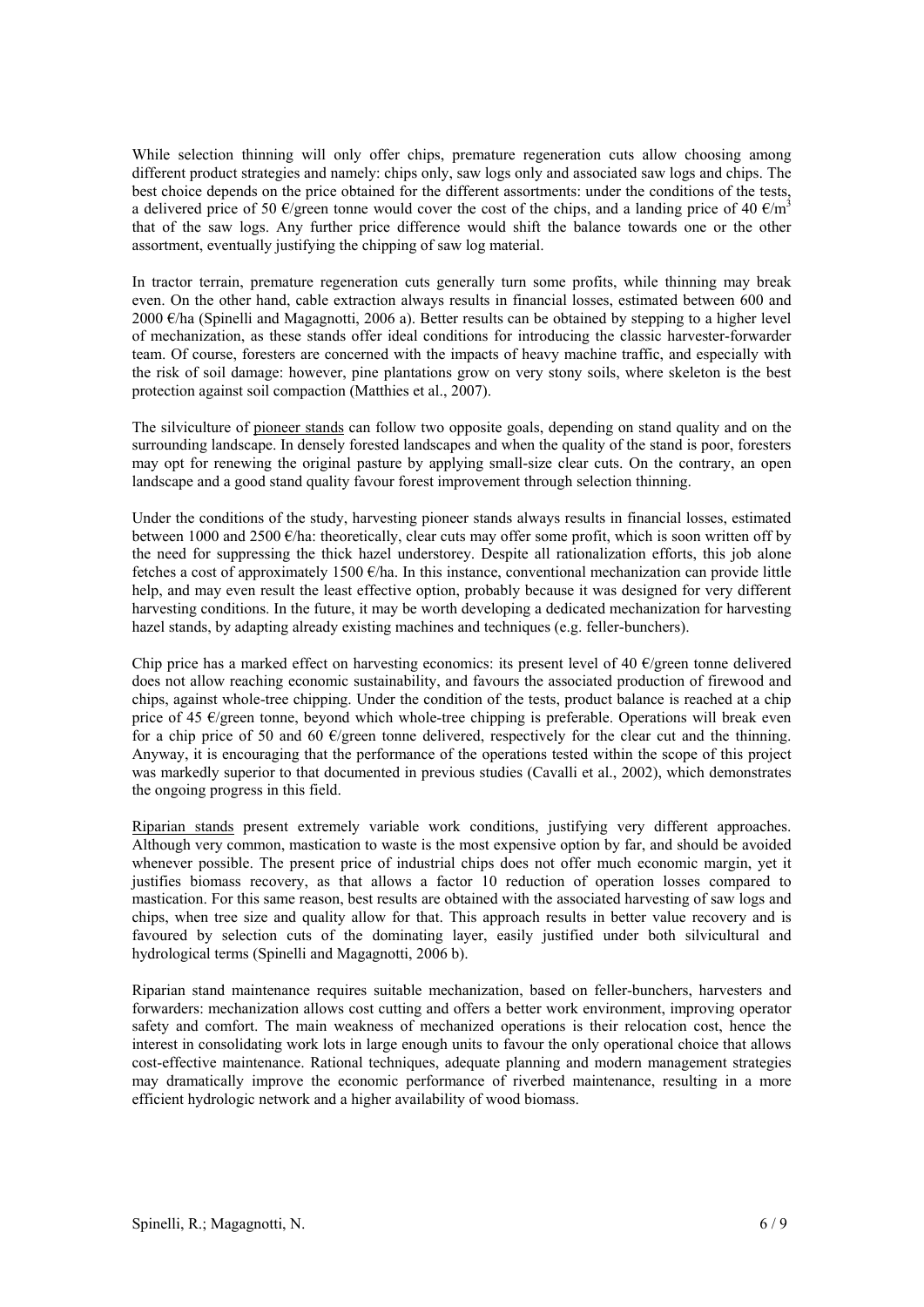## **4. Conclusions**

The CNR trials covered a number of operational situations typical of the Italian Alps, where biomass recovery may help increasing the economic sustainability of silviculture. The large variability of forest environments prevents the formulation of general conclusions, and that is why CNR developed a number of dedicated calculation models that return punctual cost estimates for the specific conditions offered by each operation (tree size, extraction and transportation distance, cost of the production factors etc.). This said, one can still make some general considerations, to provide a few reference points.

First of all, it must be stressed that forest chips obtain a very modest price, and their production can hardly generate large profits: therefore, product integration is the best strategy, as it maximizes value recovery. If a significant proportion of the harvest can be converted into more valuable assortments, the operation must be geared to produce them, as the income they will generate may bear part of the cost of chip production. A typical example is provided by residue recovery: with whole-tree extraction, the main product (saw logs) will bear the cost of felling, extraction and processing, so that chips will need to pay for chipping and transportation only. Nor this excludes that the main product may draw some benefits from a collateral chip production: whole-tree extraction and processing at the landing allows using highly-efficient processing equipment that cannot access the trees directly in the forest. Often, mechanized processing is prevented by difficult slash disposal, to which biomass production offers a cost-effective answer.

Chip harvesting requires changing the traditional logging systems, and involves a general re-organization of harvesting operations. In general, one should reduce iterative handling to the bare minimum. All manual processes should be mechanized, and when that is not possible they should be replaced with alternative processes that can be mechanized. This is typically the case of chipping, a mechanical process that replaces the inefficient motor-manual delimbing-bucking of small trees. Harvesters have a large potential in improving the efficiency of associated harvesting: they should be used whenever tree size allows the production of saw logs and when the wood lot is large enough to absorb relocation costs. Depending on terrain conditions, harvesters can work in the forest or at the landing: their benefits go beyond cheaper processing, and include a better presentation of wood to extraction units and the possibility to perform wood sorting, handling and stacking. The use of harvesters in regeneration cuts allows cutting harvesting cost by 30 % compared to traditional motor-manual operations. In thinnings, saw log production is only profitable when using harvesters: here mechanized felling-processing is more expensive than motor-manual felling, but allows for easier extraction, eventually resulting in a lower harvesting cost. Furthermore, most harvesters can be used to produce undelimbed tree sections or roughly delimbed logs that are easier to handle and produce better chips.

Logistics are a key issue when re-organizing and mechanizing harvesting operations, especially in mountain areas that are often penalized by poor infrastructure. Logging firms must plan all moving and transport with much attention. For example, if the nearest landing is too small for accommodating industrial equipment, operators must be able to correctly evaluate whether they should move the wood to an intermediate storage or adopt a lower level of mechanization. The choice depends on the efficiency of intermediate transportation and on the distance to the end user, which in turn determines the advantage of using larger vehicles for road transportation. In general, intermediate transportation adds a further 10  $\epsilon$ /green tonne to the total harvesting cost, and it pays only when the original landing is not accessible to road transport vehicles. Resorting to intermediate transportation just for moving from a good landing to a better one is seldom profitable. In general, it is best to look for sites with good infrastructure, even if they are located further away from the end user. If transportation distance remains within 80 km, transport by truck-and-trailer units will cost less than double handling. At any rate, CNR has produced a calculation model for assisting professionals in this choice, as it compares the overall performance of logistical options under the conditions specified by the end-users.

Whenever possible, the operational plan should include a seasoning period before chipping, in order to reduce fuel moisture content. However, under Alpine conditions it is unlikely that open-air storage will determine a moisture content reduction higher than 10 percent points (table 3). Best results are obtained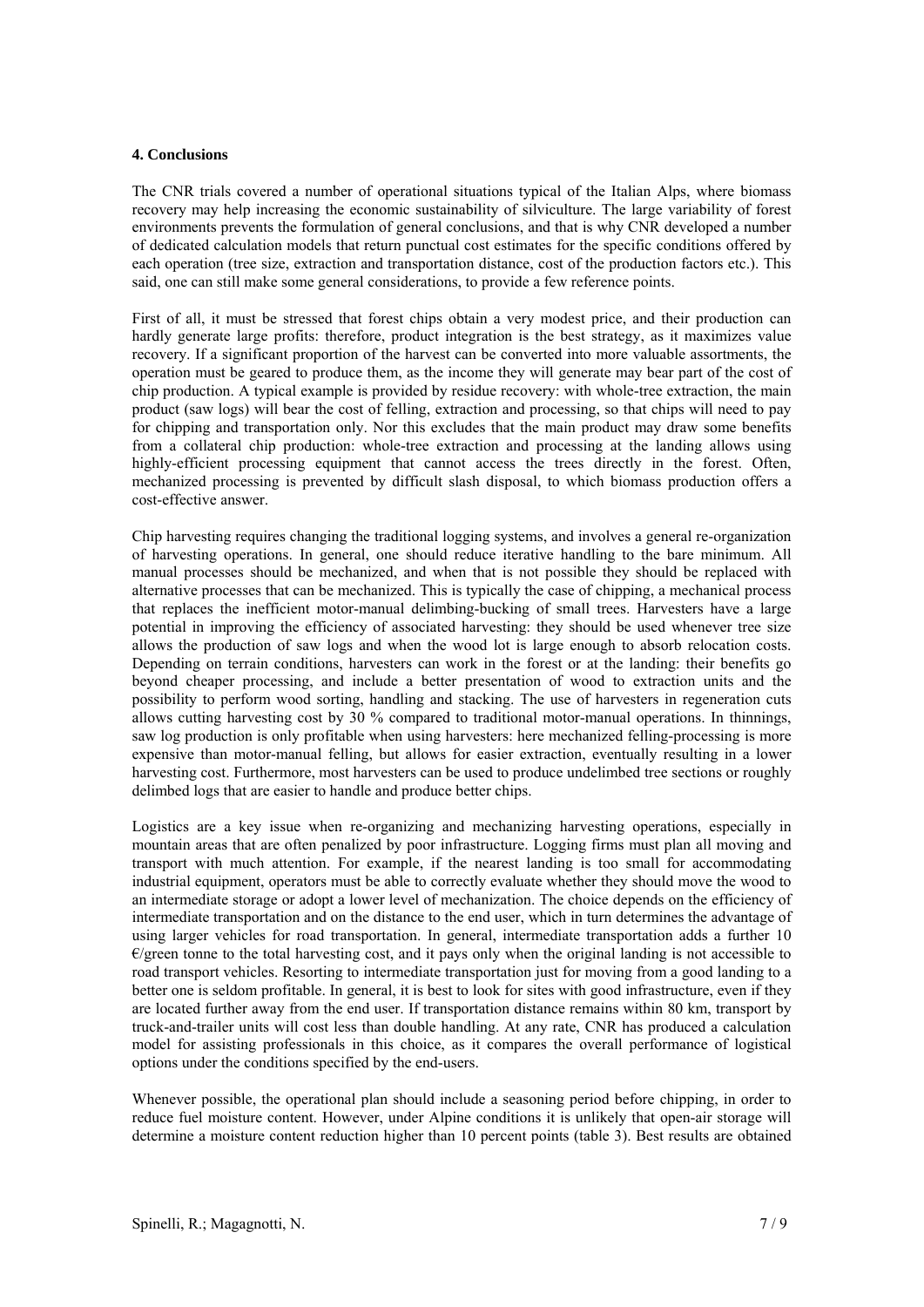with spruce and hardwoods after 2-4 months of summer storage. A further extension of the storage period does not yield better results and can make things worse, as wood can absorb winter moisture and eventually rot. Pine is a particularly difficult customer: none of the storage trials resulted in a significant moisture content drop, regardless of storage duration and form (whole trees, logs, branches). In general, it is very difficult that natural air-drying may bring wood moisture content below 35-40%: this must be borne in mind when designing a plant that must be fed with forest chips.

The results of the work conducted so far have been gathered in a "Handbook for the development of forest chips supply chain models", which is available in Italian and English and can be requested free of charge from the Authors of this paper.

| Placename           | Province  | Stock          | <b>Species</b> | Place   | Days | Initial<br>$\frac{0}{0}$ | Final<br>$\frac{0}{0}$ | $\Delta$ % |
|---------------------|-----------|----------------|----------------|---------|------|--------------------------|------------------------|------------|
| Lumini              | VR        | Whole trees    | P. nigra       | Landing | 201  | 49,1                     | 48,1                   | $-1,0$     |
| Lumini              | <b>VR</b> | Whole trees    | P. nigra       | Landing | 350  | 49,1                     | 48,4                   | $-0,7$     |
| Santa Viola         | <b>VR</b> | Whole trees    | P. nigra       | Landing | 112  | 52,2                     | 49,2                   | $-3,0$     |
| Santa Viola         | <b>VR</b> | Logs           | P. nigra       | Landing | 694  | 52,2                     | 54,8                   | 2,6        |
| Marzone             | <b>UD</b> | Logs           | P. silvestris  | Landing | 83   | 51,3                     | 45,5                   | $-5,8$     |
| Nurtiseas           | <b>UD</b> | Logs           | P. silvestris  | Landing | 80   | 48,3                     | 48,8                   | 0,5        |
| Verzegnis           | UD        | Slash          | P. silvestris  | Landing | 84   | 49,8                     | 38,8                   | $-11,0$    |
| Gemona              | <b>UD</b> | Logs           | P. silvestris  | Yard    | 117  | 52,3                     | 42,5                   | $-9,8$     |
| Sovramonte          | BL        | Whole trees    | P. abies       | Landing | 8    | 55,7                     | 54,9                   | $-0,8$     |
| Seren del<br>Grappa | BL        | Whole trees e  | P. abies       | Landing | 60   | 58,1                     | 49,4                   | $-8,7$     |
| Belluno             | BL        | Sections       | P. abies       | Landing | 67   | 50,1                     | 48,3                   | $-1,8$     |
| Andreis             | PN        | Tops           | P. abies       | Landing | 102  | 50,8                     | 51,5                   | 0,7        |
| Monte<br>Pertica    | BL        | Tops           | P.abies        | Landing | 20   | 55,1                     | 50,1                   | $-5,0$     |
| Rigolato            | <b>UD</b> | <b>Bundles</b> | Softwoods      | Yard    | 116  | 50,9                     | 40,6                   | $-10,3$    |
| Cavalese            | TN        | Tops           | P.abies        | Landing | 66   | 45,3                     | 39,3                   | $-6,0$     |
| Cermis              | TN        | Sections       | P.abies        | Yard    | 68   | 45,3                     | 35,3                   | $-10,0$    |
| Lagorai             | TN        | Tops           | P.abies        | Landing | 427  | 46,1                     | 47,0                   | 0,9        |
| Andreis             | PN        | Tops           | Hardwoods      | Landing | 123  | 45,6                     | 40,1                   | $-5,5$     |
| Taipana             | UD        | Tops           | Hardwoods      | Landing | 25   | 40,6                     | 41,5                   | 0,9        |

**Table 3: Results of the CNR storage trials in the Italian Eastern Alps** 

Bold underlined  $\Delta$  values have resulted significant to ANOVA testing

However vast and ambitious, a four-year research work cannot address all cases, or devise all solutions. The same concept of progress implies that each arrival point is the starting point of a new endeavour. New questions that took form during the study are now the subject of ongoing work, whose results will be available in the next coming years.

# **5. References**

Bergstrand, K.G. (1991) Planning and analysis of forestry operation studies. Skogsarbeten Bulletin n. 17, 63 pp.

Cavalli, R., Confalonieri, M. and Zamboni R. (2002), *Valutazione tecnico-economica dell'approvvigionamento di dendromassa per usi energetici in provincia di Trento*. Provincia Autonoma di Trento. Servizio Foreste. 12 pp.